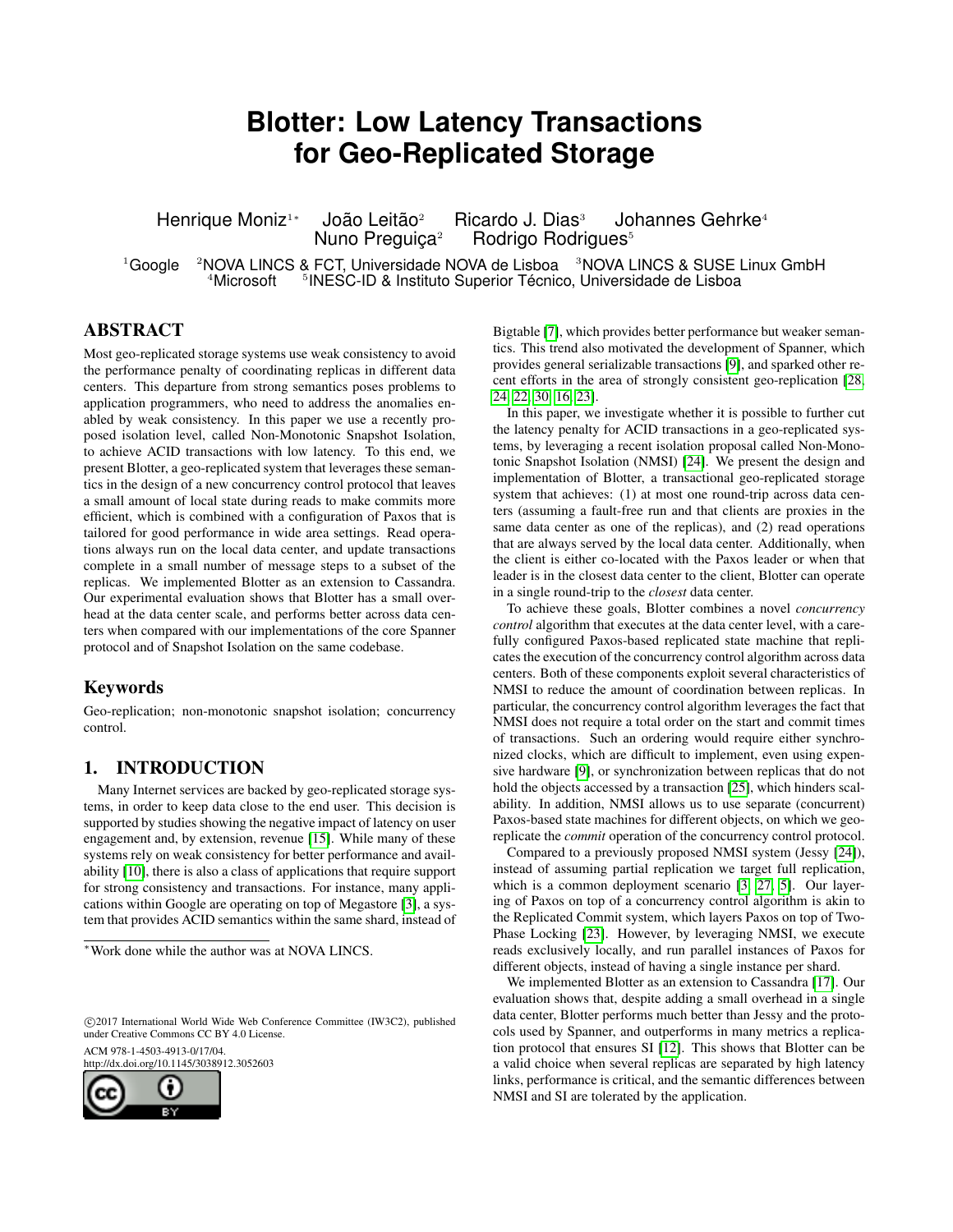#### 2. SYSTEM MODEL

Blotter is designed to run on top of any distributed storage system with nodes spread across one or multiple data centers. We assume that each data object is replicated at all data centers. Within each data center, data objects are replicated and partitioned across several nodes. We make no restrictions on how this intra-data center replication and partitioning takes place. We assume that nodes may fail by crashing and recover from such faults. When a node crashes, it loses its volatile state but all data that was written to stable storage is accessible after recovery. We use an asynchronous system model, i.e., we do not assume any known bounds on computation and communication delays. We do not prescribe a fixed bound on the number of faulty nodes within each data center. As we will see, our modular design allows for plugging in different replication protocols that run within each data center. As such, the bounds on faulty nodes depend on the intra-data center replication protocol.

#### 3. NON-MONOTONIC SI

This section specifies our target isolation level, NMSI, and discusses the advantages and drawbacks of this choice. The reason for formalizing NMSI is twofold. First, our specification is simpler than the previous definition [\[24\]](#page-9-6), thus improving in clarity and readability. Second, some of our key design choices follow naturally from this specification.

#### 3.1 Snapshot isolation revisited

NMSI is an evolution of Snapshot Isolation (SI). Under SI, a transaction (logically) executes in a database snapshot taken at the transaction begin time, reflecting the writes of all transactions that committed before that instant. Reads and writes execute against this snapshot, and, at commit time, a transaction can commit if there are no write-write conflicts with concurrent transactions. (In this context, two transactions are concurrent if the intervals between their begin and commit times overlap.)

To define SI more precisely, we state that for any execution of a system implementing SI, we must be able to create a partial order among the transactions that were executed that (1) explains the values observed by all transactions, with reads returning the value written by the latest transaction, according to this partial order, that wrote to that object; (2) totally orders transactions that write to the same object; and (3) ensures that transactions see a snapshot that reflects all operations that committed before the transaction started. More precisely:

<span id="page-1-2"></span>DEFINITION 3.1 (SNAPSHOT ISOLATION (SI)). *An implementation of a transactional system obeys SI if, for any trace of an execution of that system, there exists a partial order*  $\prec$  *among transactions that obeys the following rules, for any pair of transactions*  $t_i$  *and*  $t_j$  *in that trace:* 

- *1. if*  $t_i$  *reads a value for object* x *written by*  $t_i$  *then*  $t_i \prec t_i \wedge \exists t_k$ *writing to*  $x : t_i \prec t_k \prec t_j$
- <span id="page-1-1"></span>*2. if*  $t_i$  *and*  $t_j$  *write to the same object* x *then either*  $t_i \prec t_j$  *or*  $t_j \prec t_i$ .
- <span id="page-1-3"></span>*3.*  $t_i \prec t_j$  *if and only if*  $t_i$  *commits before*  $t_j$  *begins.*

This definition captures the anomalies that are used in most definitions of SI. In particular, it prevents concurrent transactions from writing to the same object. For example, consider the following non-SI execution<sup>[1](#page-1-0)</sup>:

$$
\mathsf{T}_1 \downarrow \frac{\mathsf{b} \quad \mathsf{r}[\mathsf{x}_0] \quad \mathsf{w}[\mathsf{x}_1] \quad \mathsf{c}}{\mathsf{T}_2 \downarrow \mathsf{b} \quad \mathsf{r}[\mathsf{x}_0] \quad \mathsf{w}[\mathsf{x}_1] \quad \mathsf{c}} \qquad \text{time} \dots
$$

 $\cdot$   $\rightarrow$ 

In the above example, transactions  $T_1$  and  $T_2$  write to the same object x and both commit. Such execution is impossible under SI, since two transactions that write to the same object must be ordered according to point number [2](#page-1-1) of Definition [3.1,](#page-1-2) and, for any ordered pair of transactions, the first one must have committed before the start of the second transaction, according to point number [3.](#page-1-3)

The write-skew anomaly is also captured by Definition [3.1,](#page-1-2) since concurrent transactions with disjoint write-sets are not ordered. For example, the following execution meets SI, but is not serializable.

$$
T_1 \xrightarrow{b \quad r[x_0] \quad w[y_1] \quad c} \qquad \text{time} \dots,
$$

$$
T_2 \xrightarrow{b \quad r[y_0] \quad w[x_1] \quad c}
$$

#### 3.2 Specification of NMSI

NMSI weakens the SI specification in two ways. First, the snapshots against which transactions execute do not have to reflect the writes of a monotonically growing set of transactions. In other words, it is possible to observe what is called a "long fork" anomaly, where there can exist two concurrent transactions  $t_a$  and  $t_b$  that commit, writing to different objects, and two other transactions that start subsequently, where one sees the effects of  $t_a$  but not  $t_b$ , and the other sees the effects of  $t_b$  but not  $t_a$ . The next figure exemplifies an execution that is admissible under NMSI but not under SI, since under SI both  $T_3$  and  $T_4$  would see the effects of both  $T_1$  and  $T_2$  because they started after the commit of  $T_1$  and  $T_2$ .

$$
\begin{array}{ccc}\nT_1 \downarrow b & w[x_1] & c \\
T_2 \downarrow b & w[y_1] & c \\
T_3 \downarrow b & r[x_2] & r[y_2] & c \\
T_4 \downarrow b & r[x_3] & r[y_1] & c \\
T_5 \downarrow b & r[x_2] & r[y_2] & c \\
T_6 \downarrow b & r[x_3] & r[y_3] & c \\
T_7 \downarrow b & r[x_4] & r[x_4] & c \\
T_8 \downarrow b & r[x_6] & r[x_7] & c \\
T_9 \downarrow b & r[x_8] & r[x_9] & c \\
T_1 \downarrow b & r[x_9] & r[x_1] & c \\
T_2 \downarrow b & r[x_1] & c \\
T_3 \downarrow b & r[x_2] & r[x_3] & c \\
T_4 \downarrow b & r[x_3] & r[x_4] & c \\
T_5 \downarrow b & r[x_4] & r[x_5] & c \\
T_6 \downarrow b & r[x_6] & r[x_7] & c \\
T_7 \downarrow b & r[x_7] & c \\
T_8 \downarrow b & r[x_7] & c \\
T_9 \downarrow c & r[x_8] & c \\
T_1 \downarrow c & r[x_9] & c \\
T_1 \downarrow c & r[x_1] & c \\
T_2 \downarrow c & r[x_1] & c \\
T_3 \downarrow c & r[x_2] & c \\
T_4 \downarrow c & r[x_3] & c \\
T_5 \downarrow c & r[x_3] & c \\
T_6 \downarrow c & r[x_3] & c \\
T_7 \downarrow c & r[x_3] & c \\
T_8 \downarrow c & r[x_3] & c \\
T_9 \downarrow c & r[x_3] & c \\
T_1 \downarrow c & r[x_3] & c \\
T_1 \downarrow c & r[x_3] & c \\
T_2 \downarrow c & r[x_3] & c \\
T_3 \downarrow c & r[x_3] & c \\
T_4 \downarrow d & r[x_3] &
$$

This relaxation affects Definition [3.1](#page-1-2) by turning the equivalence in point 3 into an implication, i.e., it becomes:

*3'* if  $t_i \nightharpoonup t_j$  *then*  $t_i$  *commits before*  $t_j$  *begins.* 

Second, instead of forcing the snapshot to reflect a subset of the transactions that committed at the transaction begin time, NMSI gives the implementation the flexibility to reflect a more convenient set of transactions in the snapshot, possibly including transactions that committed *after* the transaction began. This property, also enabled by serializability, is called *forward freshness* [\[24\]](#page-9-6).

Going back to Definition [3.1,](#page-1-2) we can completely remove point [3,](#page-1-3) since it is now possible that the snapshot that  $t$  sees reflects writes from transactions that commit after  $t$  started, as long as the resulting snapshot is valid at some moment before the commit of  $t$ , i.e.:

<span id="page-1-4"></span>DEFINITION 3.2 (NON-MON. SNAPSHOT ISOL. (NMSI)). *An implementation of a transactional system obeys NMSI if, for any trace of the system execution, there exists a partial order*  $\prec$  *among transactions that obeys the following rules, for any pair of transactions*  $t_i$  *and*  $t_j$  *in the trace:* 

- <span id="page-1-5"></span>*1. if*  $t_j$  *reads a value for object* x *written by*  $t_i$  *then*  $t_i \prec t_j \wedge \exists t_k$ *writing to*  $x : t_i \prec t_k \prec t_j$
- <span id="page-1-6"></span>*2. if*  $t_i$  *and*  $t_j$  *write to the same object* x *then either*  $t_i \prec t_j$  *or*  $t_j \prec t_i$ .

The example in Figure [1](#page-2-0) obeys NMSI but not SI, as the depicted partial order meets Definition [3.2,](#page-1-4) but it is not possible to create a partial order obeying all three requirements of Definition [3.1.](#page-1-2)

<span id="page-1-0"></span><sup>&</sup>lt;sup>1</sup>The notation b,  $r[x_j]$ ,  $w[y_i]$ , c and a refers to the following operations of a transaction: begin; read version  $j$  of object  $x$ ; write version  $l$  of object  $y$ ; commit; and abort.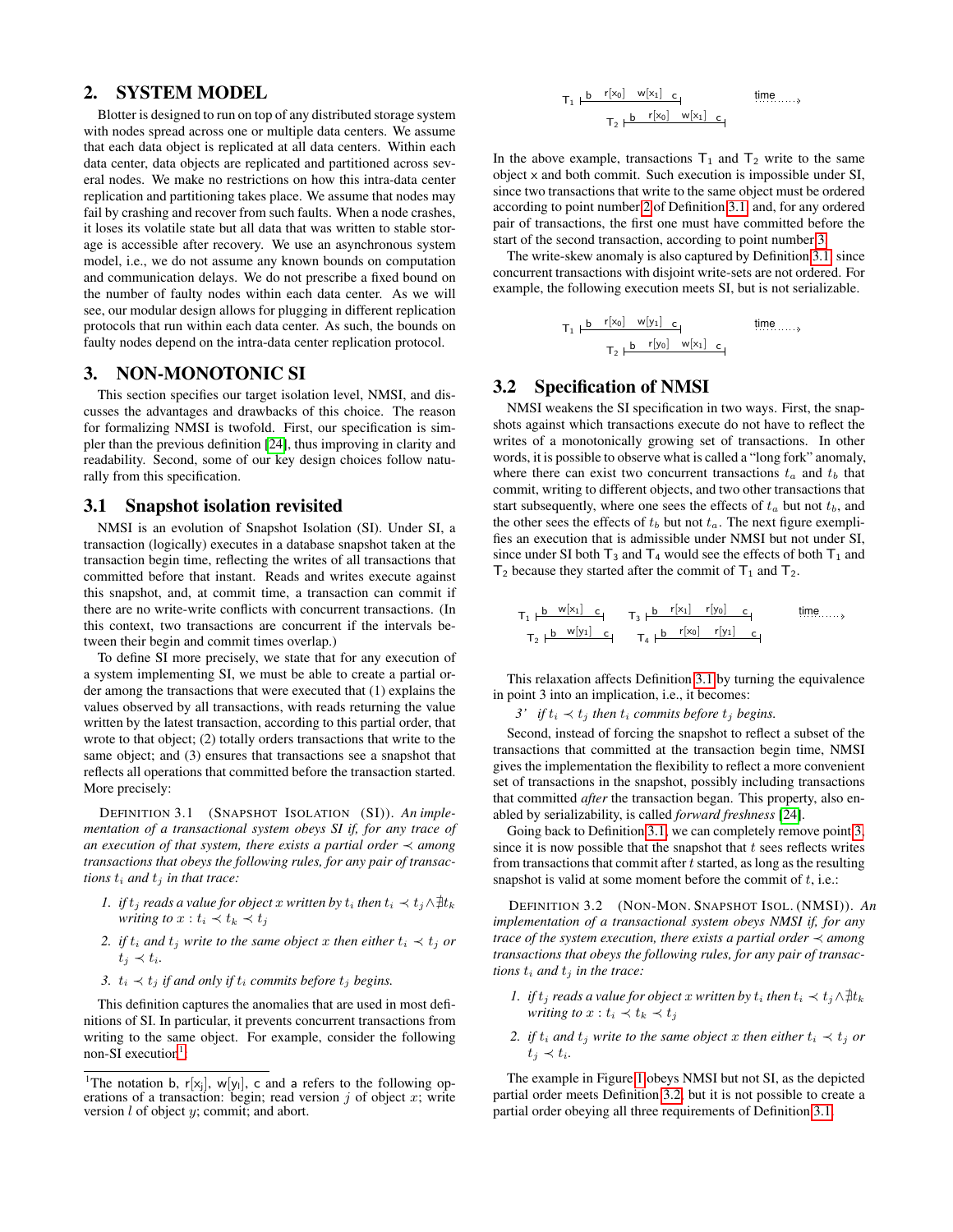<span id="page-2-0"></span>
$$
\mathsf{T}_1 \xrightarrow{\mathsf{b} \quad \mathsf{r}[y_0] \quad \mathsf{w}[x_1] \quad \mathsf{c}} \qquad \qquad \mathsf{time} \dots, \\
\mathsf{T}_2 \xrightarrow{\mathsf{b} \quad \mathsf{r}[y_0] \quad \mathsf{r}[x_1] \quad \mathsf{w}[x_2] \quad \mathsf{c}} \qquad \qquad \boxed{T_0 \prec T_1 \prec T_2}
$$

Figure 1: Example execution obeying NMSI but not SI.

#### 3.3 What is enabled by NMSI?

NMSI weakens the specification of SI through the two properties we mentioned previously, which are individually leveraged by the design of Blotter.

The possibility of having "long forks" allows, in a replicated setting, for a single (local) replica to make a decision concerning what data the snapshot should read. This is because, in any highly available design for the commit protocol, there is necessarily the possibility of some replicas not seeing a subset of the most recent commits (since otherwise it would be impossible to provide availability when a data center is unreachable). As such, in a situation where snapshots are based on local information, and a replica in data center  $DC1$  sees the writes of  $t_1$  but not  $t_2$ , and conversely a replica in  $DC2$  sees the writes of  $t_2$  but not  $t_1$ , then the two local snapshots taken at each of these replicas can lead to the "long fork" anomaly we mentioned, where two transactions proceed independently. Avoiding this situation would require a serialization between all transaction begin and commit operations.

In the case of "forward freshness", this allows for a transaction to read (in most cases) the most recent version of a given replica, without having to worry about the instant when the transaction began. This not only avoids the bookkeeping associated with keeping track of transaction start times, but also avoids a conflict with transactions that might have committed after the transaction began.

#### 3.4 Discussion: Limitations of NMSI

We analyze in turn the impact of "forward freshness" and "long forks" on programmability. Forward freshness allows a transaction x to observe the effects of another transaction  $y$  that committed after  $x$  began (in real-time). In this case, the programmer must decide whether this is a violation of the intended application semantics, analogously to deciding whether serializability or strict serializability is the most adequate isolation level for a given application. Long forks allow two transactions to be executed against different branches of a forked database state, provided there are no writewrite conflicts. In practice, the main implication of this fact is that the updates made by users may not become instantly visible across all replicas. For example, this could cause two users of a social network to each think that they were the first to post a new promotion on their own wall, since they do not see each other's posts immediately [\[28\]](#page-9-5). Again, the programmer must reason whether this is admissible. In this case, a mitigating factor is that this anomaly does not cause the consistency of the database to break. (This is in contrast with the "write skew" anomaly, which is present in both SI and NMSI.) Furthermore, in the particular case of our implementation of NMSI, the occurrence of anomalies is very rare: for a "long fork" to occur, two transactions must commit in two different data centers, form a quorum with a third data center, and both complete before hearing from the other.

Finally, NMSI allows consecutive transactions from the same client to observe a state that reflects a set of transactions that does not grow monotonically (when consecutive transactions switch between two different branches of a long fork). However, in our algorithms this is an unlikely occurrence, since it requires that a client connects through different data centers in a very short time span.

## 4. ARCHITECTURE OF BLOTTER

The client library of Blotter exposes an API with the expected operations: begin a new transaction, read an object given its identifier, write an object given its identifier and new value, and commit a transaction, which either returns commit or abort.

The set of protocols that comprise Blotter are organized into three different components. This not only leads to a modular design, but also allows us to more clearly define the requirements and design choices of each component.

Blotter intra-data center replication. At the lowest level, we run an intra-data center replication protocol, to mask the unreliability of individual machines within each data center. This level must provide the protocols above it with the vision of a single logical copy (per data center) of each data object and associated metadata, which remains available despite individual node crashes. We do not prescribe a specific protocol for this layer, since any of the existing protocols that meet this specification can be used.

Blotter Concurrency Control. (Section [5.](#page-2-1)) These are the protocols that ensure transaction atomicity and NMSI isolation in a single data center, and at the same time are extensible to multiple data centers by serializing a single protocol step.

Paxos. (Section [6.](#page-4-0)) This completes the protocol stack by replicating a subset of the steps of the concurrency control protocol across data centers. It implements state machine replication [\[26,](#page-9-16) [18\]](#page-9-17) using a careful parameterization of Paxos [\[19\]](#page-9-18). However, state machine replication must be judiciously applied to the concurrency control protocol, to avoid unnecessary coordination across data centers.

## <span id="page-2-1"></span>5. SINGLE DATA CENTER PROTOCOL

#### <span id="page-2-2"></span>5.1 Overview

We start by explaining how we derive the concurrency control protocol from the NMSI requirements.

**Partial order**  $\prec$ **.** We use a multi-version protocol, i.e., the system maintains a list of versions for each object. This list is indexed by an integer version number, which is incremented every time a new version of the object is created (e.g., for a given object  $x$ , overwriting  $x_0$  creates version  $x_1$ , and so on). In a multi-versioned storage, the  $\prec$  relation can be defined by the version number that transactions access, namely if  $t_i$  writes  $x_m$  and  $t_j$  writes  $x_n$ , then  $t_i \prec t_j \Leftrightarrow m \prec n$ ; and if  $t_i$  writes  $x_m$  and  $t_j$  reads  $x_n$ , then  $t_i \prec t_j \Leftrightarrow m \leq n$ .

NMSI rule number [1.](#page-1-5) Rule number [1](#page-1-5) of the definition of NMSI says that, for object x, transaction t must read the value written by the "latest" transaction that updated x (according to  $\prec$ ). To illustrate this, consider the example run in Figure [2.](#page-3-0) When a transaction T1 issues its first read operation, it can read the most recently committed version of the object, say  $x_i$  written by T0 (leading to  $T0 \prec T$ ). If, subsequently, some other transaction T2 writes  $x_{i+1}$  $(T0 \prec T2)$ , then the protocol must prevent T1 from either reading or overwriting the values written by T2. Otherwise, we would have  $T0 \prec T2 \prec T1$ , and T1 should have read the value for object x written by T2 (i.e.,  $x_{i+1}$ ) instead of that written by T0 (i.e.,  $x_i$ ). Next, we detail how this is achieved first for reads, then writes, and then how to enforce the rule transitively.

*Reading the latest preceding version.* The key to enforcing this requirement is to maintain state associated with each object, stating the version a running transaction must read, in case such a restriction exists. In the previous example, if  $T2$  writes  $x_{i+1}$ , this state records that  $T1$  must read  $x_i$ .

To achieve this, our algorithm maintains a per-object dictionary data structure  $(x.\n snapshot)$ , mapping the identifier of a transaction  $t$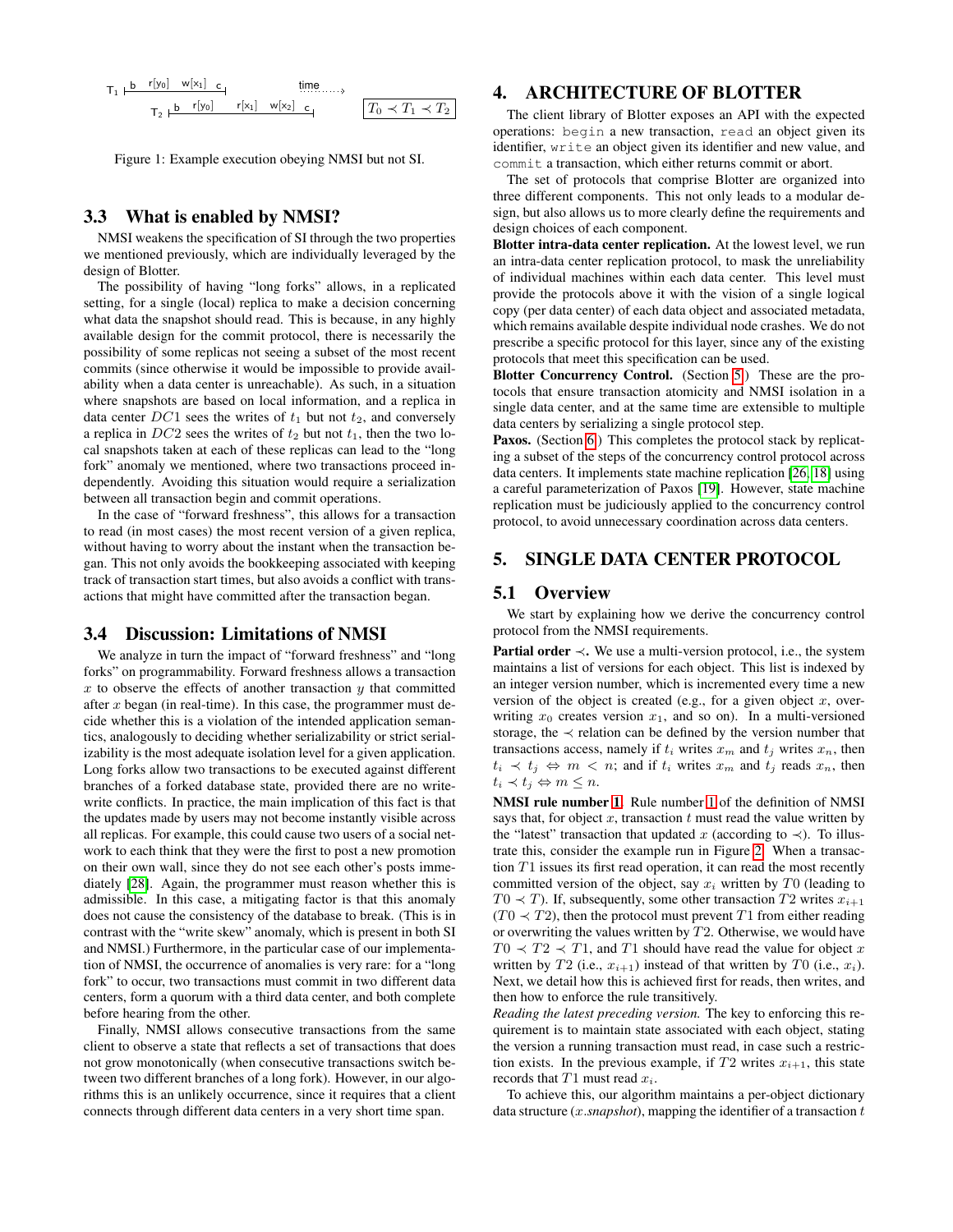<span id="page-3-0"></span>

Figure 2: Example run.

to a particular version of  $x$  that  $t$  either must read or has read from. Figure [2](#page-3-0) depicts the changes to this data structure in the shaded boxes at the bottom of the figure. When  $t$  issues a read for  $x$ , if the dictionary has no information for  $t$ , the most recent version is read and this information is stored in the dictionary. Otherwise, the specified version is returned.

In the previous example, T1 must record the version it read in the *x.snapshot* variable. Subsequently, when the commit of T2 overwrites that version of x, we are establishing that  $T2 \nless T1$ . As such, if T2 writes to another object y, creating  $y_{j+1}$ , then it must also force  $T1$  to read the preceding version  $y_j$ . To do this, when transaction  $T2$  commits, for every transaction  $t$  that read (or must read) an older version of object  $x$  (i.e., the transactions with entries in the dictionary of  $x$ ), the protocol will store in the dictionary of every other object  $y$  written by  $T2$  that  $t$  must read the previous version of y (unless an even older version is already prescribed). In this particular example, y.snapshot would record that  $T1$  and  $T4$ must read version  $y_i$ , since, at commit time, x.snapshot indicates that these transactions read  $x_i$ .

*Preventing illegal overwrites.* In the previous example, we must also guarantee that  $T1$  does not overwrite any value written by  $T2$ . To enforce this, it suffices to verify, at the time of the commit of transaction  $t$ , for every object written by  $t$ , if  $T$  should read its most recent version. If this is the case, then the transaction can commit, since no version will be incorrectly overwritten; otherwise, it must abort. In the example, T4 aborts, since y.snapshot records that T4 must read  $y_i$  and a more recent version exists  $(y_{i+1})$ . Allowing T4 to commit and overwrite  $y_{j+1}$  would lead to  $T2 \prec T4$ . This breaks rule number [1](#page-1-5) of NMSI, since it would have required T1 to read  $x_{i+1}$  written by  $T2$ , which did not occur.

*Applying the rules transitively.* Finally, for enforcing rule number [1](#page-1-5) of the definition of NMSI in a transitive manner, it is also necessary to guarantee the following: if T2 writes  $x_{i+1}$  and  $y_{j+1}$ , and subsequently another transaction T3 reads  $y_{j+1}$  and writes  $w_k$ , then the protocol must also prevent  $T1$  from reading or overwriting the values written by T3, otherwise we would have  $T0 \prec T2 \prec T3 \prec$ T1, and thus T1 should also have read  $x_{i+1}$ .

To achieve this, when transaction T3 (which read  $y_{j+1}$ ) commits, for every transaction t that must read version  $y_l$  with  $l < j+1$ (i.e., the transactions that had entries in the dictionary of  $\gamma$  when  $t_o$ read  $y$ ), the protocol will store in the dictionary of every other object  $w$  written by  $T3$  that  $t$  must read the previous version of  $w$ (if an older version is not already specified). In the example, since the state for *y*.snapshot after  $T2$  commits specifies that  $T1$  must read version  $y_i$ , then, when T3 commits, w.snapshot is updated to state that T1 and T4 must read version  $w_{k-1}$ .

NMSI rule number [2.](#page-1-6) Rule number [2](#page-1-6) of the NMSI definition says that any pair of transactions that write the same object  $x$  must have a relative order, i.e., either  $t_i \prec t_j$  or  $t_j \prec t_i$ . This order is defined by the version number of  $x$  created by each transaction.

Therefore, it remains to ensure that this is a partial order (i.e., no cycles). A cycle could appear if two or more transactions concurrently committed a chain of objects in a different order, e.g., if  $t_m$ wrote both  $x_i$  and  $y_{j+1}$  and  $t_n$  wrote both  $x_{i+1}$  and  $y_j$ . To prevent this, it suffices to use a two-phase commit protocol where, for each object, a single accepted prepare can be outstanding at any time.

Waiving SI rule number 3. The fact that NMSI does not have to enforce rule number 3 (which is present only in SI) already allows for some performance gains in the single data center protocol, even though other, more impactful advantages will only become clear when we extend the protocol to multiple data centers in Section [6.](#page-4-0) In particular, if we consider the example in Figure [1,](#page-2-0) transaction  $T_2$ is bound to abort in SI after it read version 0 of  $y$  concurrently with  $T_1$  creating version 1 of x. This is true of any concurrency control scheme that implements SI because, when  $T_2$  subsequently reads  $x$ , SI requires it to return the version corresponding to the snapshot taken when the transaction started (i.e.,  $x_0$ ), and the subsequent write to  $x$  would generate a write-write conflict. In contrast, in our NMSI design, the commit of  $T_1$  records in x.snapshot that  $T_2$ should read version 1, which avoids this situation.

#### 5.2 Protocol design

The single data center concurrency control module consists of the following three components: the client library and the transaction managers (TM), which are non-replicated components that act as a front end providing the system interface and implementing the client side of the transaction processing protocol, respectively; and the data managers (DM), which are the replicated components that manage the information associated with data objects.

Client Library. This provides the interface of Blotter, namely *begin*, *read*, *write*, and *commit*. The *begin*, and *write* operations are local to the client. *Read* operations are relayed to the TM, who returns the values and metadata for the objects that were read. The written values are buffered by the client library and only sent to the TM at *commit* time, together with the accumulated metadata for the objects that were read. This metadata is used to set the versions that running transactions must access, as explained next.

Transaction Manager (TM). The TM handles the two operations received from the clients: *read* and *commit*. For *read*s, it merely relays the request and reply to or from the Data Manager (DM) responsible for the object being read. Upon receiving a *commit* request, the TM acts as a coordinator of a two-phase commit (2PC) protocol to enforce the all-or-nothing atomicity property. The first phase sends a *dm-prewrite-request*, with the newly written values, to all DMs storing written objects. Each DM verifies if the write complies with NMSI. If none of the DMs identifies a violation, the TM sends the DMs a *dm-write* message containing the metadata with snapshot information aggregated from all replies to the first phase; otherwise it sends a *dm-abort*.

Data Manager (DM). The core of the concurrency control logic is implemented by the DM. Algorithm [1](#page-4-1) describes its handlers for the three types of requests.

(i) Read operation. The handler for a read of object  $x$  by transaction T returns either the version of x stored in x.*snapshot* for T, if the information is present, or the most recent version and then sets x.snapshot  $[T]$  to that version, so that a subsequent read to the same variable reads from the same snapshot (and also, as we will see, for propagating snapshot information to enforce NMSI).

Before returning, the read operation must wait in case a concurrent transaction is trying to commit a new value for  $x$  (a standard 2PC check, which is done by inspecting  $x$  prewrite). However, blocking is not needed when the snapshot variable forces a transaction to read a prior version.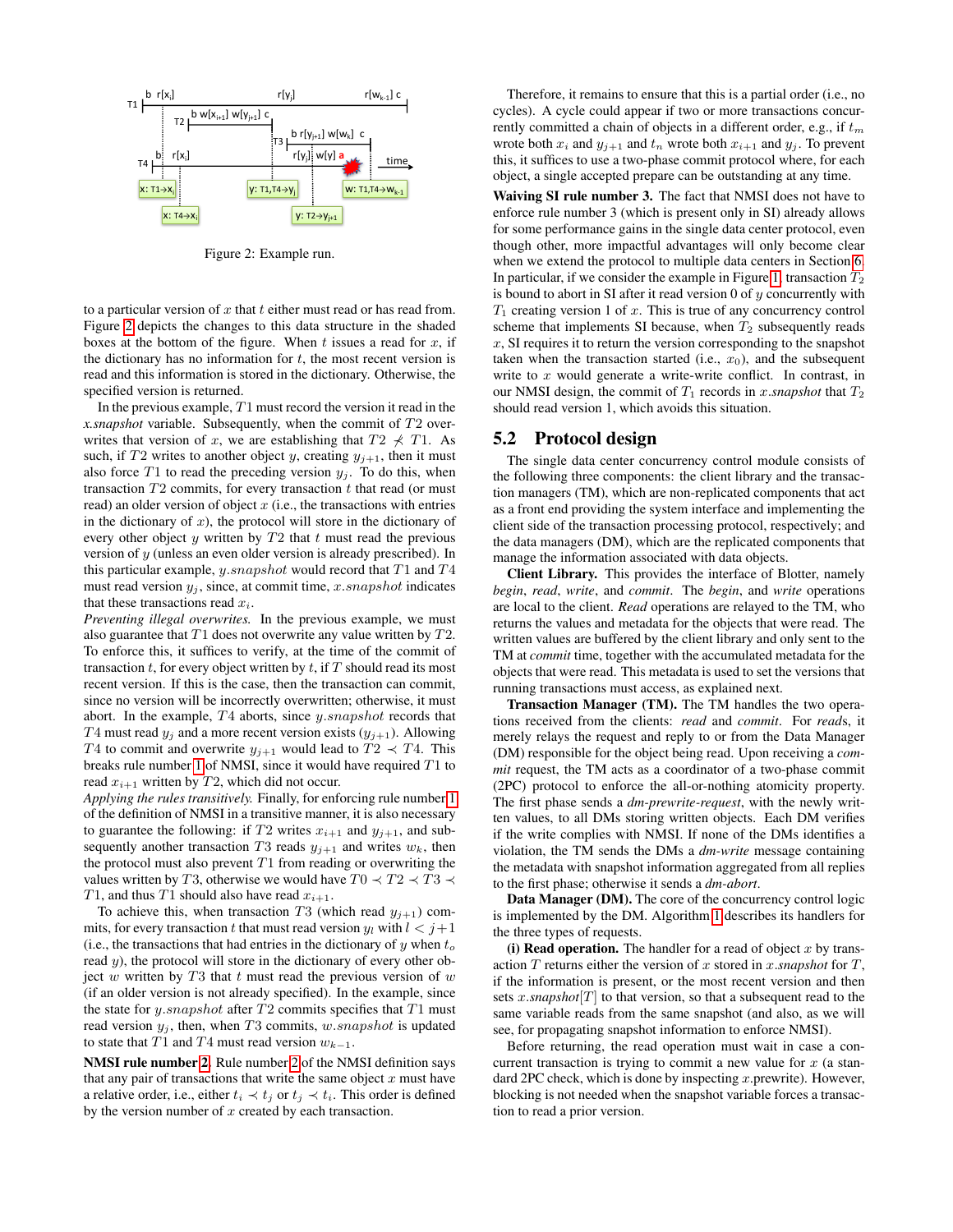#### Algorithm 1: Single data center DM protocols

```
// read operation
   upon \langle dm\text{-}read, T, x \rangle from TM do
2 | processRead \langle T, x, TM \rangle;
    // prewrite operation
3 upon \langle dm\text{-}prewrite, T, x, value \rangle from TM do
4 if x.prewrite \neq \perp then
                // another prewrite is pending
5 x.pending ← x.pending \cup {(T, x, value, TM)};
6 else
7 processPrewrite \langle T, x, value, TM \rangle;
    // write operation
8 upon \langle dm\text{-}write, T, x, agg\text{-}startd\text{-}before \rangle from TM do
9 for each T' in agg-startd-before do
10 if T' not in x.snapshot then
11 | | \Box x.snapshot[T'] \leftarrow x.last;
12 \quad x \cdot \text{last} \leftarrow x \cdot \text{last} + 1;
13 \vert x.value[x.last] \leftarrow x.nextvalue;
14 \int finishWrite \langle T, x, TM \rangle;
    // abort operation
15 upon \langle dm\text{-}abort, T, x \rangle from TM do
16 finish Write \langle T, x, TM \rangle;
       process read operation
17 processRead \langle T, x, TM \rangle18 if T \notin x snapshot then
19 if x.prewrite \neq \perp then<br>
\downarrow x.buffered \leftarrow x.bu
                   x.bufficient \leftarrow x.bufficient \cup \{(T, TM)\};21 return
22 else
23 | | | x.snapshot[T] \leftarrow x.last;
24 version \leftarrow x.snapshot[T];
25 value \leftarrow x.value[version];
26 send \{ read-response, T, value, \{T'|x \cdot snapshot[T'] \leq version\} to
          TM;
    // process dm-prewrite request
27 processPrewrite \langle T, x, value, TM \rangle28 if x<sub>.snapshot[T] \neq \bot \land x.snapshot[T] \lt x.last then</sub>
              // there is a write-write conflict
29 \vert send \langle prewrite-response, reject, \bot \rangle to TM;
30 else
31 | x.prewrite \leftarrow T;
32 \quad | \quad x \text{.} \text{nextvalue} \leftarrow \text{value};33 send \langle prewrite-response, accept, \{T'|T' \in x.\n    snapshot\} \rangle to TM;
    // clean prewrite information and serve buffered
        reads and pending prewrites
34 finish Write \langle T, x, TM \rangle35 if x.prewrite = T then<br>36 x.nextvalue \leftarrow\perp x.nextvalue ← ⊥; x.prewrite ← ⊥;
37 for each (T, TM) in x.buffered do
38 processRead \langle T, x, TM \rangle;
39 if x.pending \neq \perp then
40 \left| \right| (T, x, value, TM) \leftarrow removeFirst(x.pending);41 processPrewrite \langle T, x, value, TM \rangle;
```
Finally, the metadata returned to the TM are the identifiers of all transactions present in  $x$ .snapshot that must read from a version prior to the one returned, i.e., all T' that must obey  $T \nmid T'$  due to  $T$  reading  $x$ . This information is aggregated by the client library, and propagated to DMs in phase 2 of the commit, to ensure that those  $T<sup>7</sup>$  read a state prior to T. As explained in Section [5.1,](#page-2-2) this enforces point [1](#page-1-5) of the NMSI definition transitively.

(ii) Prewrite operation. This first phase for the commit of  $T$ has two goals: detect write-write conflicts, and collect information about concurrent transactions, which is subsequently added to their *snapshot* variables. After checking (and if needed blocking) if there is a concurrent prewrite for an object written by  $T$ , the DM detects write-write conflicts by checking if  $T$  has to read an older version for any written object x (i.e., by checking x.snapshot[T]). If so, then  $T$  is writing to an object that was written by a concurrent transaction (i.e., a write-write conflict would violate Rule [1](#page-1-5) of the NMSI Definition), and a *reject* is replied. Otherwise, *prewrite* and *nextvalue* are set, in order to block concurrent accesses to  $x$ , and an *accept* is returned, including as metadata the identifiers of all transactions in x.snapshot. These are the transactions that cannot be serialized after T according to  $\prec$ , since T is overwriting data they either read or must read. This information is aggregated by the TM and used in the next phase.

(iii) Write and abort operations. If any of the participating DMs detects a write-write conflict, then the TM sends *abort* messages to all DMs involved in T, who then remove T from *prewrite* and *nextvalue*, thus unblocking pending transactions. Otherwise, the TM sends a *write* to all DMs in T, containing the aggregated metadata, comprising the set of identifiers of all transactions present in the snapshot variable for any object read or written by  $T$ . Upon receiving a write request, the DM responsible for  $x$  will first set x.snapshot[T'] to the current version of x, for any transaction  $T'$ in the previous set, thus enforcing that  $T \nless T'$ . After this step, the DM will create a new version of  $x$  by incrementing its version number, and the new version is made visible to other transactions by updating x.last and x.value[x.last]. Finally, reads pending on that transaction commit are executed, followed by pending prewrites.

#### 5.3 Garbage Collection

The per-object x.snapshot data structure needs a garbage collection mechanism to prevent the number of entries from growing without bound. This is particularly important since these entries are propagated from one data object to another at the time of commit.

An entry x.snapshot [T] guarantees that T reads a version of x that will not break NMSI rules and also enables the detection of write-write conflicts between  $T$  and other committed transactions when  $T$  attempts to commit. This means that an entry for  $T$  in the  $snapshot$  data structure only needs to be maintained while  $T$ is executing. When  $T$  terminates, the entry should be removed as soon as possible to avoid a needless propagation to the snapshot structure of other objects. We take advantage of this observation to implement a simple garbage collection scheme, where each transaction  $T$  is created with a time to live (TTL), which reflects the maximum time the transaction is allowed to run. After the TTL of  $T$  expires, any entries for  $T$  are automatically garbage collected. We analyze the efficiency of this mechanism in Section [7.5.](#page-7-0)

This mechanism also enables us to garbage collect old versions of data objects: any version of an object  $x$ , other than the most recent one, with no entries in the  $x$ . snapshot data structure pointing to it can be safely garbage collected.

## <span id="page-4-0"></span>6. GEO-REPLICATION

Blotter implements geo-replication, with each object replicated in all data centers, using Paxos-based state machine replication [\[19,](#page-9-18) [26\]](#page-9-16). In this model, all replicas execute a set of client-issued commands according to a total order, thus following the same sequence of states and producing the same sequence of responses. We view each data center as a state machine replica. The state is composed by the database (i.e., all data objects and associated metadata), and the state machine commands are the tm-read and the tm-commit of the TM-DM interface.

Despite being correct, this approach has three drawbacks: (1) read operations in our concurrency control protocol are state machine commands that mutate the state, thus requiring an expensive consensus round; (2) the total order of the state machine precludes the concurrent execution of two commits, even for transactions that do not conflict; and (3) each Paxos-based state machine command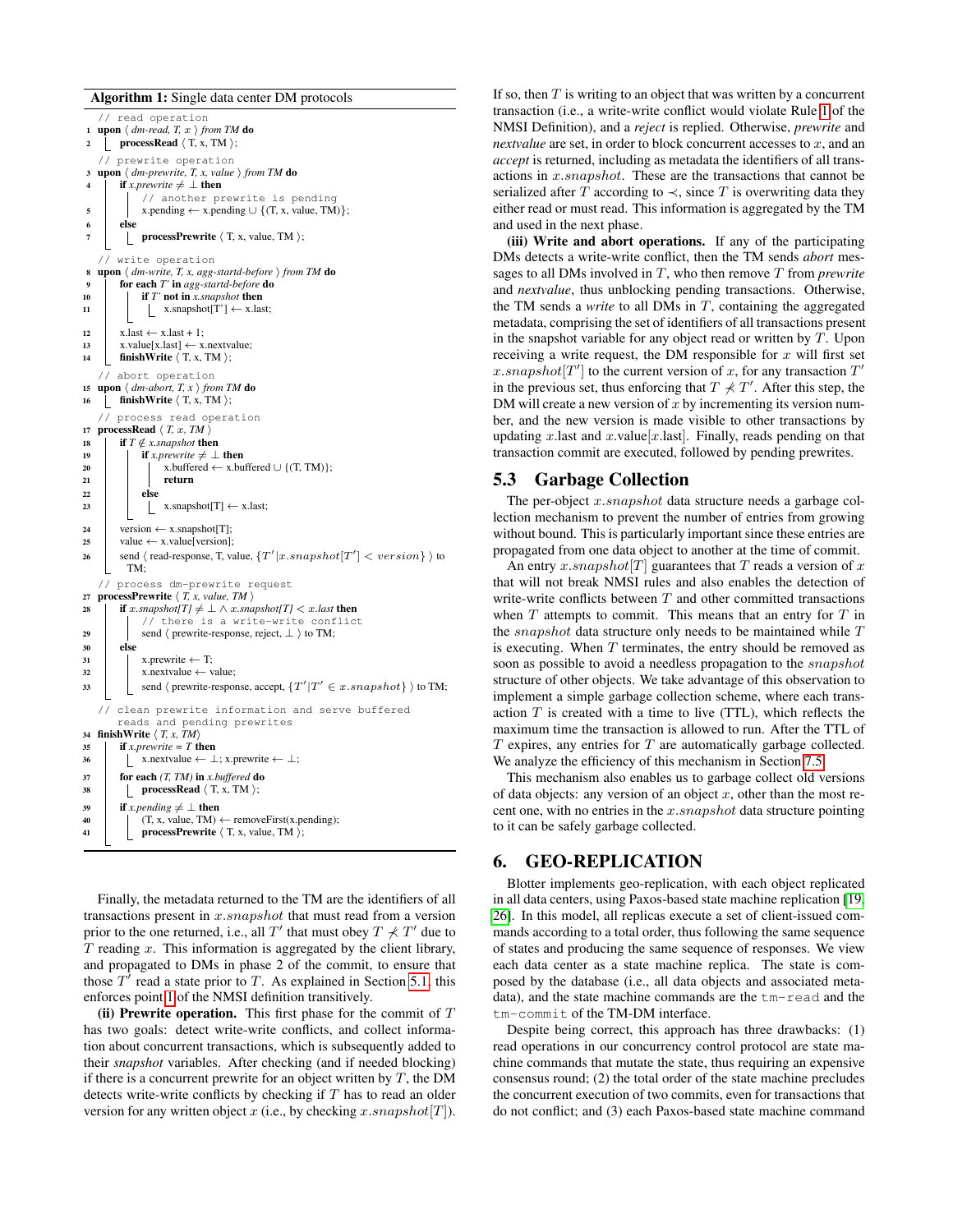requires several cross-data center message delays (depending on the variant of Paxos used). We next refine our design by addressing each of these concerns, including a discussion on deadlocks. (1) Local read operations. Read operations modify the snapshot variable state and need to be executed in the state machine, incurring in the cross-data center latency of the replication protocol.

To avoid this overhead, we propose to remove the contents of the snapshot variable from the state machine. The replicas still maintain their view of the snapshot variable, but the information is independently maintained by each replica. This is feasible under NMSI since the snapshot information is used for only two purposes.

The first one is to determine whether write-write conflicts exist. This happens if, at commit time of transaction  $T$ , for some modified object  $x$ , the snapshot information for  $T$  is not the most recent version of  $x$ . Since the snapshot information is now updated outside of the state machine, only the replica in the data center where T is initiated records the information for snapshot  $[T]$ . To allow all data centers to deterministically check for write-write conflicts, we include, as a parameter of the *commit* state machine command, the snapshot information present at the data center where  $T$  executed, for each object  $x$  modified by  $T$ . While this works seamlessly for objects that are both read and written by  $T$ , this does not handle the case of a blind write to x, since x.snapshot $[T]$  was not defined in this case. This can be handled by forcing blind writes to perform an artificial read to define x.snapshot $[T]$ , right before T commits.

The second use of the information in the snapshot data structure is during transaction execution (i.e., before the commit) to determine which version of an object should be observed by a transaction  $T$ , so that a consistent snapshot for  $T$  is read. However, this is a local use of the information, and therefore it does not have to be maintained by the state machine. (This forces clients to restart ongoing transactions when failing over to another data center.)

By having consistent reads outside the state machine, read-only transactions can run locally in the data center where the TM runs. Connection to NMSI. These modifications are possible because, unlike SI, NMSI allows for independence between the state reflected by transactions and the real-time instant when transactions begin and commit. Otherwise, the local snapshot variable might not be up-to-date as other transactions commit (see point (3)). (2) Concurrent execution of database operations. Enforcing a state machine total order on database operations and executing them serially ensures consistency, but defeats the purpose of concurrency control, which is to enable transactions to execute concurrently.

To address this, we observe that the partial order required by the NMSI definition can be built by serializing the *dm-prewrite* operation on a per-object basis, instead of serializing *tm-commit*s across all objects. This is because a per-object serialization of the first phase of the two-phase commit suffices to ensure that the transaction outcome is the same at all data centers and that the state transformation of each object involved in the *tm-commit* operation is also the same at all replicas, and therefore the database evolves consistently and obeying NMSI across all data centers.

As such, instead of having one large state machine whose state is defined by the entire database, we can have one state machine per object, with the state being the object (including its metadata), and supporting only the *dm-prewrite* operation. The data center where the transaction executes is the one to issue the *dm-prewrite*s for the objects involved in the transaction, and, since the outcome is the same at all data centers, each data center can subsequently commit or abort the transaction independently, without coordination.

Connection to NMSI. This important optimization is made possible by the NMSI semantics, namely the possibility of having long forks. The intersection property between read and write quorums is

only required for quorums of the same instance. As such, a commit to an object  $x$  may not be reflected in the state read by the Paxos instance for object  $y$  and vice-versa, thus leading to a long fork.

Deadlock Resolution. As presented so far, Blotter can incur in deadlocks when more than one transaction writes to the same set of objects, and the Paxos instances for these objects serialize the transactions in a different order. The possibility of deadlock is common across any two-phase commit-based system [\[28,](#page-9-5) [9,](#page-9-4) [23\]](#page-9-10), and, since it has been addressed in the literature, we consider it orthogonal to our contribution. In particular, due to the use of Blotter Paxos, deadlocks are *replicated* across different data centers, and therefore any deterministic deadlock resolution scheme, such as edgechasing [\[11\]](#page-9-19), can be employed.

(3) Paxos with a single cross-data center round-trip. We adjusted the configuration of Paxos to reduce the cross data center steps to a single round-trip (from the client of the protocol, i.e., the TM) for update transactions. We leverage two techniques.

The first is to use a variant called Multi-Paxos [\[19\]](#page-9-18), which allows, in the normal case, for command execution to proceed as follows: client (i.e., TM) to Paxos leader; Paxos leader to all replicas; all replicas to client. The second technique leverages the observation that data center outages are rare, and given that we are using a lower layer of replication protocols to make each Paxos replica fault-tolerant, it is sensible to configure Paxos to only tolerate one unplanned outage of a data center. In fact, this configuration is common in existing deployed systems [\[2,](#page-9-20) [9\]](#page-9-4). (Planned outages are handled by reconfiguring the Paxos membership [\[20\]](#page-9-21).) Given this observation, we can parameterize Paxos to use read quorums of  $N-1$  and write quorums of 2 processes (where N is the number of data centers). This allows the following optimization: upon receiving an operation from the leader, a replica knows that the operation is decided, since it gathered a quorum of two processes between itself and the leader. This allows a TM to commit a transaction incurring in a single cross-data center round trip for each object, irrespectively of the TM being co-located with the Paxos leaders.

Connection to NMSI. This optimization could be applied to other systems that use Paxos in the context of replicated transactions, although, as stated previously, a design that uses different replicas groups for different objects would require quorum intersection across replica groups in SI but not in NMSI. Such quorum intersection would be possible if all groups used the same quorums (e.g., majorities), whereas in NMSI we can use asymmetric quorums and optimize the location of the Paxos leader per-object.

### 7. EVALUATION

We evaluated Blotter on EC2, by comparing it to Cassandra, an implementation of Spanner's Two-Phase Locking (2PL), a full replication SI protocol [\[12\]](#page-9-15), and Jessy.

Our evaluation uses various benchmarks and workloads, namely: microbenchmarks for latency and throughput ([§7.2\)](#page-6-0); an adaptation of the RUBiS benchmark to key-value stores ([§7.3\)](#page-6-1); and a social networking workload ([§7.4\)](#page-7-1). We also evaluate the garbage collection mechanism ([§7.5\)](#page-7-0); and conduct a separate comparison to Jessy, the other system that offers NMSI ([§7.6\)](#page-7-2).

## 7.1 Experimental Setup

We conducted the experiments on EC2 using data centers from three availability regions: Ireland (EU), Virginia (US-E), and California (US-W). The following table shows the roundtrip latencies between these data centers.

|            | Ireland | Virginia |
|------------|---------|----------|
| Virginia   |         |          |
| California | 167     | 79.      |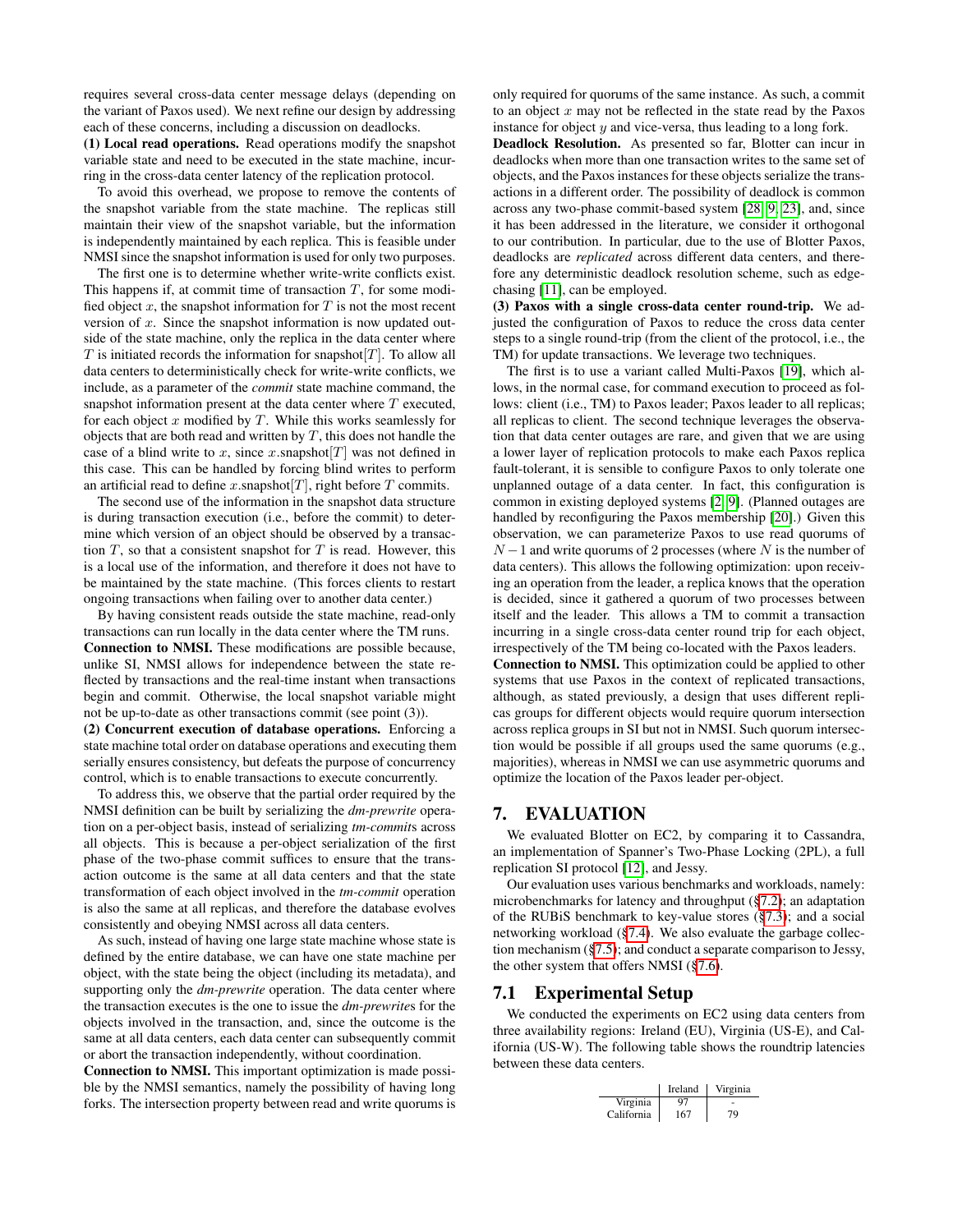A server cluster composed of four virtual machines was setup in each data center. Four additional virtual machines per data center were used as clients. Each virtual machine is an extra large instance with a 64-bit processor architecture, 4 virtual cores, and 15 GB of RAM. Within each data center, keys are mapped to servers using consistent hashing.

We compared the following geo-replicated systems. (In all systems, centralized components, namely lock servers for 2PL and Paxos leaders, ran in Ireland.)

Blotter. We implemented Blotter on top of Cassandra. In particular, we extended Cassandra and its Thrift API with the TM and DM logic of Blotter and implemented a client library supporting the *begin*, *read*, *write*, *commit* interface. For intra-data center replication, Blotter uses Cassandra replication with  $N = 2$  replicas, with write quorums of two replicas and read quorums of one replica.

Cassandra. Cassandra is a popular open source NoSQL key-value store [\[17\]](#page-9-14). Cassandra does not support transactions, and the consistency of individual operations is defined by the clients, who specify the number of replicas that are contacted in the foreground, before the operation returns. We used two different configurations, both with  $N = 3$  replicas (one per data center): (1) the *local quorum* configuration uses read and write quorums of a single replica, thus providing weak consistency; and (2) the *'each' quorum* configuration, where a read operation completes after contacting exactly one replica (at the local data center), and a write operation completes after contacting all three replicas, thus providing strong consistency. Although Cassandra does not support transactions, we compare it against the other systems by clustering its operations into logical groups (which we simply call *transactions*), each containing zero or more read operations and optionally terminated by an aggregated set of write operations.

Spanner's 2PL. We chose Spanner [\[9\]](#page-9-4) as one of the comparison points because of its relevance, since it is a production system deployed at Google. Update transactions in Spanner are an implementation of the two-phase locking/two-phase commit (2PL/2PC) technique for serializable transactions [\[4\]](#page-9-22), on top of a Paxos-replicated log. By further leveraging the TrueTime API, Spanner also provides external consistency, or linearizability. (Conversely, Blotter uses Paxos to replicate the atomic commit operation across data centers instead of the log.) We extended Cassandra with transactions using the 2PL/2PC approach of Spanner, with a centralized lock server, on top of a Paxos-replicated log. We left out True-Time, thus providing serializability, and favoring the performance of our implementation of Spanner's 2PL/2PC.

Generalized SI. Generalized SI (GSI) [\[12\]](#page-9-15) is an extension of SI suitable for replicated databases. GSI allows transactions to read from *older* snapshots, whereas SI requires transactions to read from the most recent snapshot. The GSI algorithm assumes a full replication scenario where each replica contains the full copy of the database. Read operations can read from any replica, and commit operations must be serialized either using either a centralized transaction certifier or a state-machine approach. (We reused the Paxos implementation of Blotter.) We implemented GSI as an extension of Cassandra, with a replica of each data item per data center, and therefore local reads do not contact remote data centers.

### <span id="page-6-0"></span>7.2 Microbenchmarks

We measured latency and throughput under a simple workload, which parameterizes the number of read and write operations in each transaction. For this set of experiments, we loaded the database with 10 million random keys and random 256-byte values.

Latency. We first studied how the operations that comprise a transaction affect its latency. In this experiment, each transaction was composed of a single read operation and by either one or five write operations applied at commit time. For each run, the load consisted of a single client machine with a single thread executing 10,000 transactions serially. We used both a single data center in Ireland, and a configuration using all data centers.

The results in Table [1](#page-7-3) show the latency (median and 99th percentile) for individual read and commit operations with both one and five write operations (W=1 and W=5).

The single data center configuration evaluates the protocol overheads when the latency between nodes is small. The results show that reads in Blotter incur a slight overhead with respect to the baseline Cassandra implementation (less than half a millisecond) due to the extra steps of writing snapshot information and acquiring locks. For commits, the differences are more pronounced, due the fact that Cassandra only requires two message exchanges, while Blotter, GSI, and 2PL require four because of 2PC.

For the multi-data center configuration, the previous overheads are dwarfed by the inter-data center latency. The Cassandra local quorum configuration is the only one that does not require crossdata center communication, and thus performs similarly in both configurations. Compared to the remaining systems, Blotter and GSI perform better because they only require a response from a single remote data center, in most cases the closest one. Cassandra ('each' quorum) requires replies from all data centers, so the commit latency reflects the latency between the client and the farthest data center. The latency of 2PL is higher than the other protocols because it requires more cross-data center round-trips for commits, and it also has to contact the data center responsible for the read and write locks for both types of transactions.

The results also show that GSI has a slightly lower latency than Blotter, which is likely due to the performance variance of the virtualized, wide-area environment.

Throughput. For measuring throughput, we used transactions with different combinations of read and write operations, including readonly, write-only, and mixed transactions. Each transaction executes R read operations serially followed by a commit with W write operations. We varied the number of concurrent client threads from 12 to 360, equally split across all data centers, where each client thread executes its transactions in a serial order. Figure [3](#page-7-4) presents the maximum observed throughput for a configuration spanning all three data centers.

For read-only workloads, 2PL has a much lower throughput due to the fact that is does not necessarily read from the local data center. The overhead due to the extra processing in Blotter compared to Cassandra is also visible, particularly for R=5. For the writeonly and mixed workloads, and focusing on the systems that require cross-data center coordination, Blotter has the highest throughput due to its more efficient cross-data center communication pattern and, compared to GSI, because of the increased parallelism, which, as we explained, is fundamentally tied to the use of NMSI.

#### <span id="page-6-1"></span>7.3 Auction Site

We also evaluated Blotter using the RUBiS benchmark, which models an auction site similar to eBay. We ported the benchmark from using a relational database as the storage backend to using a key-value store. Each row of the relational database is stored with a key formed by the name of the table and the value of the primary key. We additionally store data for supporting efficient queries (namely indexes and foreign keys).

The workload consists of a mix with 85% of the interactions containing only read-only transactions, and 15% of the interactions containing read-write transactions. We initially load the key-value store with 10,000 users, 1,000 old items, and 32,667 active items.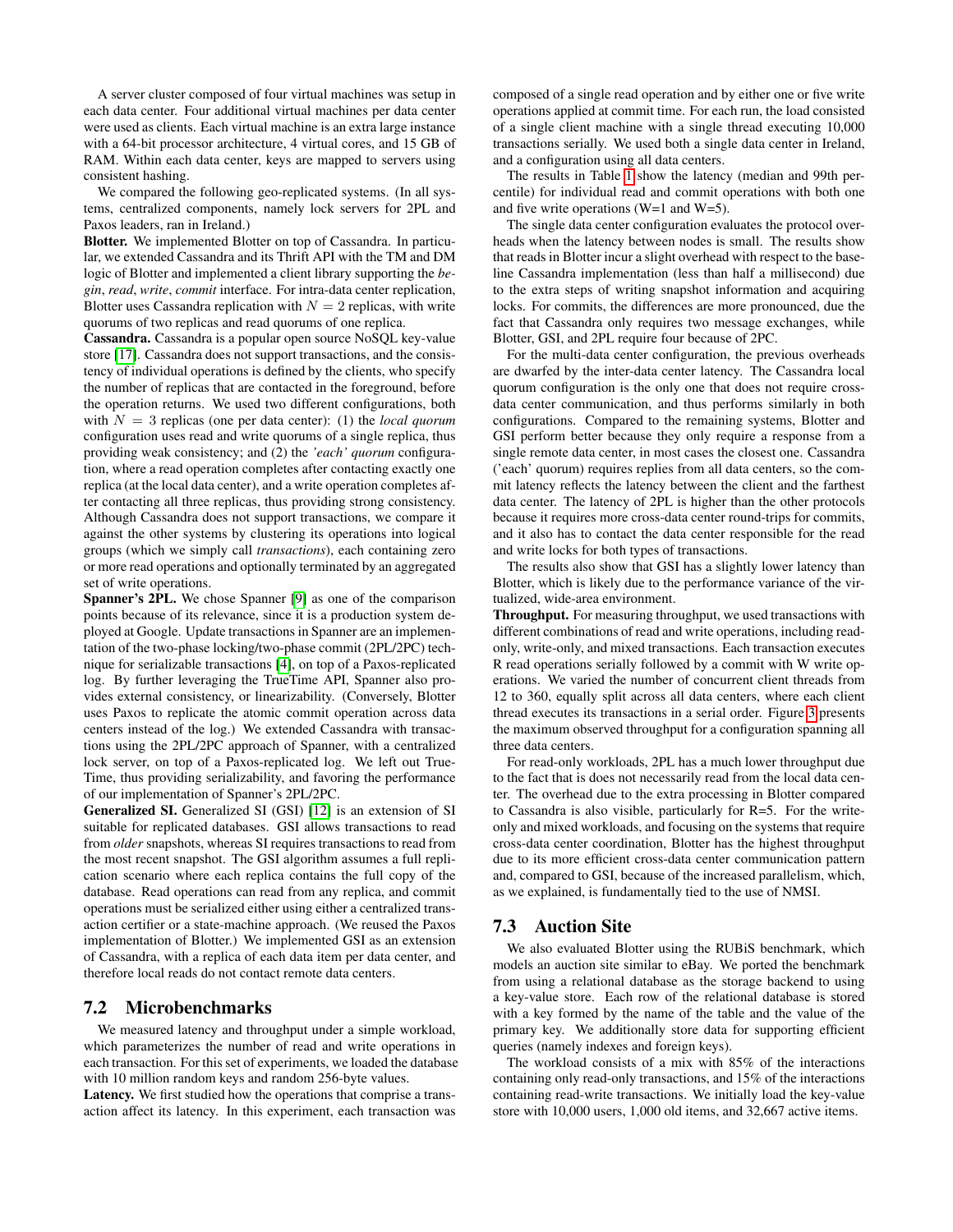<span id="page-7-3"></span>

|                           | <b>Single Data Center</b> |                       |            | <b>Multi Data Center</b> |                |                |
|---------------------------|---------------------------|-----------------------|------------|--------------------------|----------------|----------------|
| System                    | Read Latency              | <b>Commit Latency</b> |            | Read Latency             | Commit Latency |                |
|                           |                           | $W=1$                 | $W=5$      |                          | $W=1$          | $W=5$          |
| Cassandra (local quorum)  | 0.61/4.2                  | 0.62/3.3              | 0.62/3.3   | 1.02/6.7                 | 3.41/6.3       | 3.07/6.0       |
| Cassandra ('each' quorum) | 0.65/4.2                  | 1.55/3.3              | 1.51/3.3   | 1.12/6.0                 | 180.75 / 189.7 | 171.49 / 181.7 |
| <b>Blotter</b>            | 0.98/5.0                  | 1.46/4.3              | 1.45 / 4.3 | 1.60 / 7.5               | 85.47 / 150.0  | 87.09 / 128.7  |
| GSI                       | 0.71/4.3                  | 1.75/5.3              | 1.76/5.3   | 1.21/79.0                | 79.21 / 82.7   | 78.89/82.3     |
| 2PL                       | 0.62 / 4.0                | 0.61/4.0              | 0.60 / 4.0 | $1.72$ (local),          | 247.32 / 321.7 | 246.17/310.0   |
|                           |                           |                       |            | 85.19 (remote) / 150.7   |                |                |

Table 1: Latency of microbenchmarks in milliseconds (median / 99th percentile)

<span id="page-7-4"></span>

Figure 3: Throughput of multi-data center microbenchmarks

Figure [4](#page-8-0) depicts our experimental results for the RUBiS workload. The results show that, consistently with the microbenchmark results, Blotter outperforms 2PL in terms of throughput for both read-only and read-write operations, since the design of Blotter minimizes the need for communication and coordination across data centers.

## <span id="page-7-1"></span>7.4 Microblogging

This experiment evaluates a mockup implementation of Twitter, supporting three different user interactions, modeled after [\[30\]](#page-9-8): *Post-tweet* appends a tweet to the wall of a user and its followers, which results in a transaction with many reads and writes. *Followuser* appends new information about the set of followers to the profiles of the follower and the followee, which results in a transaction with two reads and two writes. Finally, *read-timeline* reads the wall of the user, resulting in a single read operation.

The workload consists of the following mix of interactions: 85% read-timeline, 10% post-tweet, and 5% follow-user. The database contains 100,000 users and each has an average of 6 followers. For each system, we varied the number of client threads from 120 to 720 and measured the maximum observed throughput.

The results in Figure [5](#page-8-0) show a similar pattern to the throughput microbenchmarks. For the read-timeline (read-only) operation, Cassandra achieves the best throughput (60K tx/s), followed by Blotter (50K tx/s), and 2PL (10K tx/s). For the post-tweet and follow-user operations, which contain updates, Blotter has the highest throughput, followed by Cassandra, and then 2PL.

### <span id="page-7-0"></span>7.5 Garbage Collection

The garbage collection mechanism of Blotter is required to prevent the number of entries in the snapshot data structure of objects from growing without bound, which is important since this impacts the protocol message size.

To analyze the overhead of garbage collection, we deploy Blotter with one server and one client, and set the TTL to 1 second. The client executes a workload parameterized by (1) the number of objects in the database, and (2) the number of read and write operations per transaction. Both directly affect the contention and, consequently, the rate of propagation of snapshot entries in the database. As a metric of the efficiency of the garbage collection mechanism we use the number of snapshot entries returned with each read operation, as this reflects the size of the snapshot data structure at the time of the operation.

Figure [6](#page-8-0) shows the average number of snapshot entries per read as a function of how far into the trace we are, for two database configurations: with 1000 objects (less contention) and 100 objects (more contention). For every tested combination of parameters, the GC mechanism stabilizes the size of the snapshot data structures to a very reasonable level of at most a few tens of entries. We also observed a peak in the size of the state that is returned, which happens because the high contention eventually saturates the system, thus increasing the latency of the transactions and lowering the rate at which snapshot entries are propagated.

#### <span id="page-7-2"></span>7.6 Comparison to Jessy

We compared Blotter to the Jessy implementation of NMSI provided by its authors [\[25\]](#page-9-11). Jessy was the first system to explore NMSI as the isolation level for transactions in a geo-replicated setting. In contrast to Blotter, it focuses on partial replication settings (i.e., a given data center may not replicate the entire data set). For building consistent snapshots, Jessy uses a data structure called *dependence vector*, which contains either one entry per data item or per set of data items, depending on the configuration. This data structure is stored with data objects in the database, and must be read by clients and propagated within write operations. The propagation of transactions across machines uses total order multicast.

We first ran experiments in a single data center (EC2 in Ireland), where both systems were deployed across four servers, using both dependence vector configurations above. In these experiments we set a replication factor of two and a total of 50, 000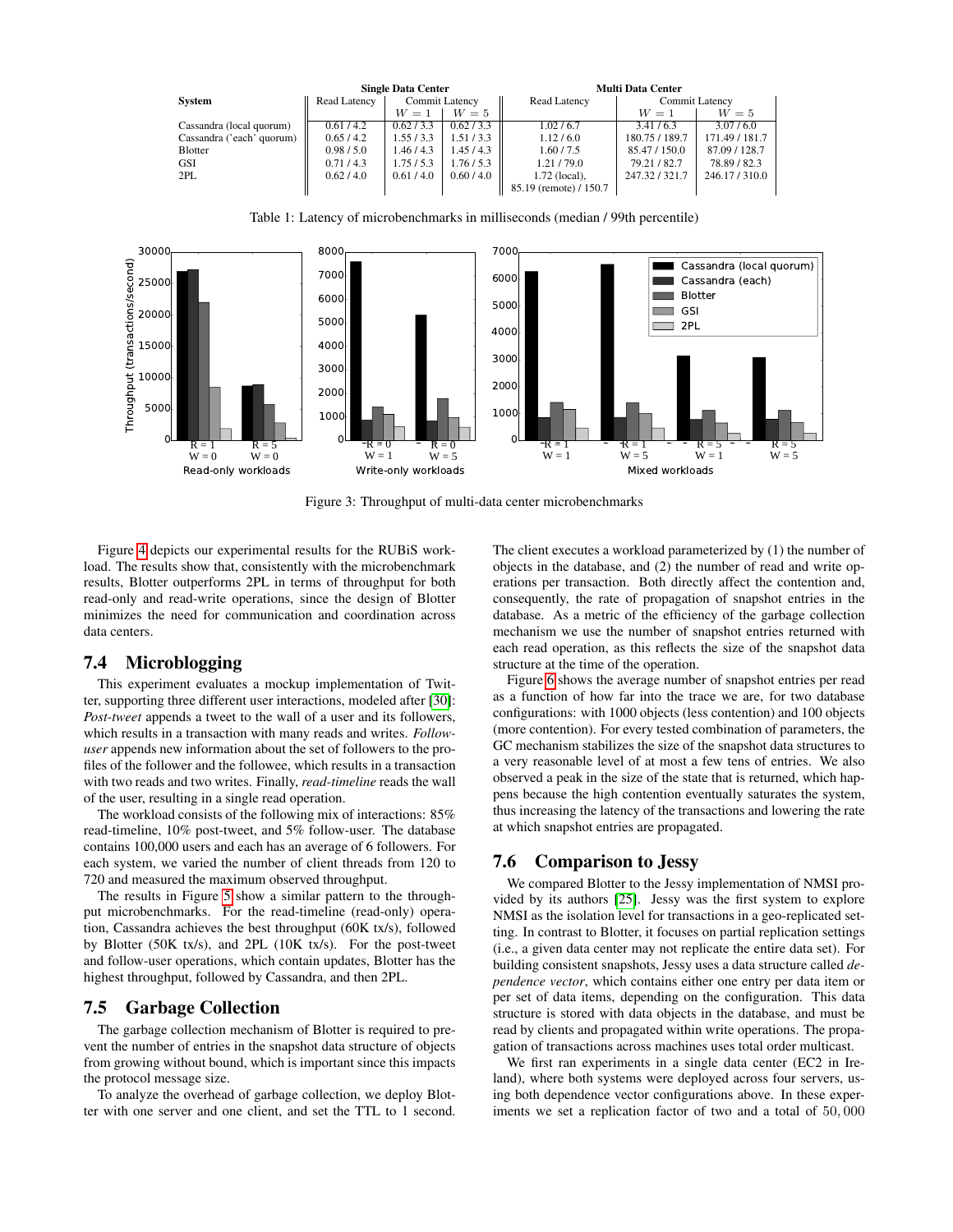<span id="page-8-0"></span>







Figure 6: Garbage collection

keys. Each object in this deployment has a size of 256 Bytes. We used YCSB [\[8\]](#page-9-23) to execute a total of 4, 000 transactions (evenly distributed across 20 client threads). Both configurations of Jessy exhibited a throughput below 100 transactions per second, while the throughput of Blotter was above 300 transactions per second. Even though the performance numbers are not directly comparable, since the code bases are very different, there are several factors that negatively affect the performance of Jessy. In particular, the size of its dependence vectors when using one entry per object grows to an average size of 200 entries only a few seconds into the experiment, which leads to significant memory and communication overheads. In turn, the other configuration of Jessy uses dependence vectors with a constant size of two entries. However, this alternative leads to a significant number of spurious conflicts.

We also deployed Jessy with geo-replication. However, both configurations of Jessy had very low throughput, which is a result using of total order multicast across data centers.

#### 8. RELATED WORK

The closest related proposals are systems that also aim at supporting a non-monotonic version of snapshot isolation transactions in a geo-replicated setting. Jessy [\[25\]](#page-9-11) was the first system to explore NMSI as the isolation level for transactions in a geo-replicated setting, where objects can be partitioned across different sites. For building consistent snapshots, Jessy uses a data structure called dependence vector, with one entry either per object or per set of objects. The former case has scalability issues, showed by our experiments, since the vector is  $O(n)$ , where n is the number of objects in the database, whereas in the latter case the algorithm restricts concurrency, leading to spurious conflicts. By focusing on the case where data is fully replicated, Blotter provides consistent snapshots with no spurious conflicts and with an overhead that is linear in the number of active transactions in the local data center.

Walter [\[28\]](#page-9-5) also uses a non-monotonic variant of SI called parallel snapshot isolation (PSI). While both PSI and NMSI allow long forks, in PSI the snapshot is defined at transaction begin time, based on the state of the replica in which the transaction executes. Ardekani et. al. [\[24\]](#page-9-6) have shown that this leads to a higher abort rate and results in lower performance when compared to NSMI.

There are also systems that guarantee isolation levels stronger than NMSI in geo-replicated scenarios. The replicated commit protocol [\[23\]](#page-9-10) provides serializable transactions by layering Paxos on top of two-phase locking and two-phase commit. However, in that protocol, not only commit but also read operations require contacting all data centers and receiving replies from a majority of replicas. In Blotter, we similarly layer Paxos on top of a concurrency control protocol. But, in contrast, Blotter adopts the NMSI isolation level and uses novel concurrency control protocols that allow it to perform consistent reads locally, within the data center where the

transaction was started. As a consequence, transactions in Blotter only require a single cross data center round-trip at commit time.

Spanner [\[9\]](#page-9-4) and Scatter [\[13\]](#page-9-24) provide strong ACID transactional guarantees with geo-replication, but, in contrast to Blotter, their architecture layers two-phase commit and two-phase locking on top of a Paxos-replicated log. Reversing the order of these two layers leads to more cross data center round-trips and a corresponding drop in performance, as shown by other authors [\[23\]](#page-9-10).

TAPIR [\[29\]](#page-9-25) follows the same principle as Blotter of having a lower layer of weakly consistent replication, on top of which transactions are built. However, TAPIR aims for stronger semantics, namely strict serializability. The resulting protocol requires loosely synchronized clocks at the clients (for performance, not correctness), and incurs in a single round-trip to all replicas in all shards that are part of the transaction. In contrast, we offer NMSI without any clock synchronization and with a single round-trip to the closest (or the master) data center.

Other systems also support transactions in a geo-replicated deployment, but provide weaker guarantees than Blotter. MDCC [\[16\]](#page-9-9) provides read committed isolation without lost updates by combining different variants of Paxos [\[14\]](#page-9-26). In contrast to MDCC, Blotter offers stronger semantics, but the ideas of MDCC are complementary since Blotter could make use of a similar approach to further improve the geo-replicated commit.

Some systems like Megastore [\[3\]](#page-9-2) or SQL Azure [\[6\]](#page-9-27) provide ACID properties within a partition of data and looser consistency across partitions. In contrast, transactions in Blotter may span any set of objects. Other systems support more limited forms of transactions than Blotter. Eiger [\[22\]](#page-9-7) supports read-only and write-only transactions. COPS [\[21\]](#page-9-28) and ChainReaction [\[1\]](#page-9-29) support read-only transactions that offer causality, but no isolation. In contrast, Blotter supports ACID transactions with NMSI.

## 9. CONCLUSION

In this paper, we studied the possibility of using NMSI to improve the performance of geo-replicated transactional systems. We proposed Blotter, a system that leverages this isolation level to introduce a set of new protocols. Our evaluation shows that Blotter outperforms other systems with stronger semantics, namely in terms of throughput. As such, our protocols may prove useful for systems that are performance critical and can run under NMSI.

#### Acknowledgments

Computing resources for this work were provided by an AWS in Education Research Grant. The research of R. Rodrigues is funded by the European Research Council (ERC-2012-StG-307732) and by FCT (UID/CEC/50021/2013). This work was partially supported by NOVA LINCS (UID/CEC/04516/2013) and EU H2020 LightKone project (732505).

Figure 4: Average user interaction